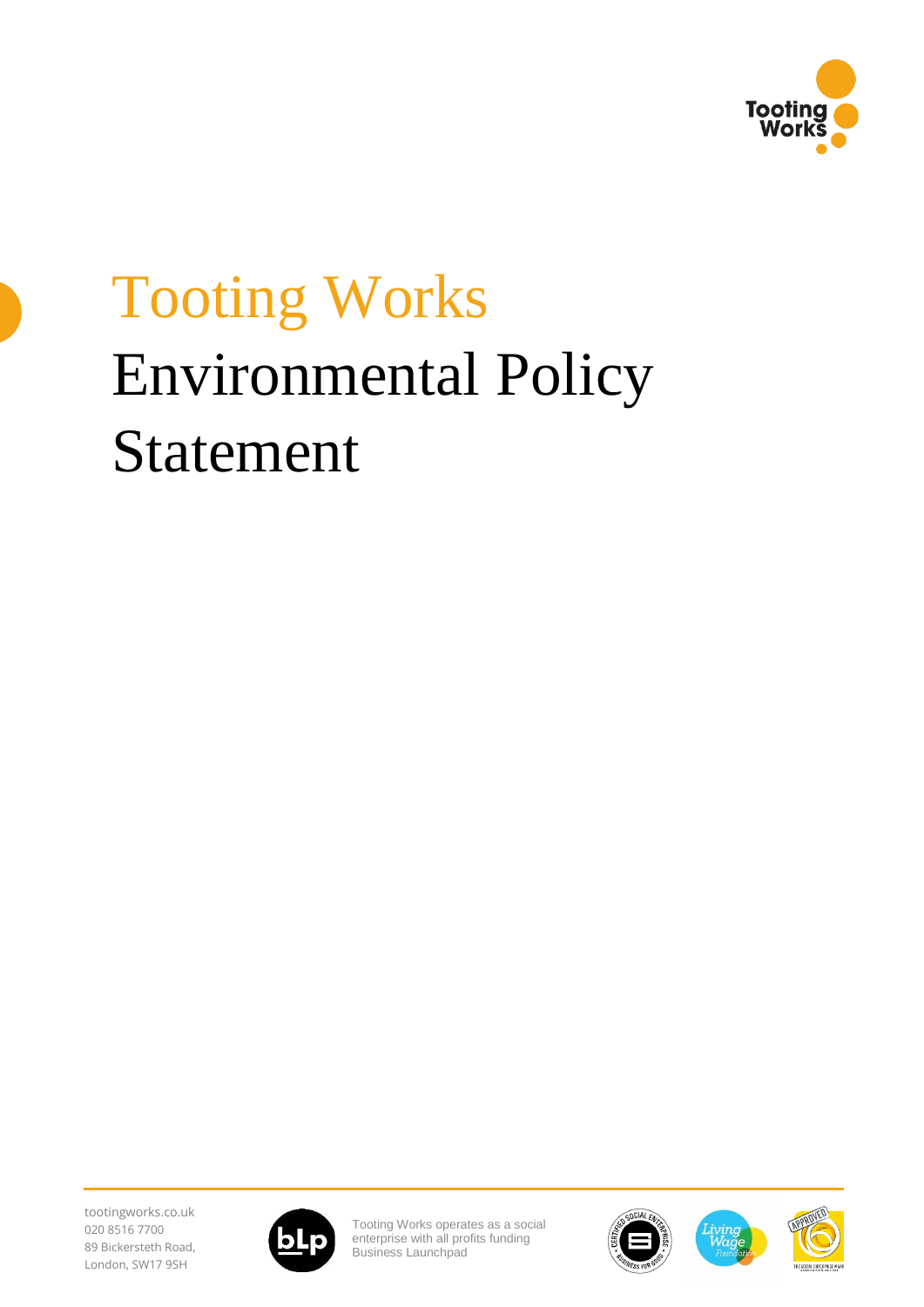

## TOOTING WORKS ENVIRONMENTAL POLICY STATEMENT

Tooting Works is an environmentally conscious company and is committed to providing a quality service in a manner that ensures a safe and healthy workplace for our tenants and employees while minimising our potential impact on the environment. We will operate in compliance with all relevant environmental legislation and we will strive to use pollution prevention and environmental best practices in all we do.

We believe that business are responsible for achieving good environmental practice and operating in a mature and sustainable manner. We are therefore committed to reducing our environmental impact and continually improving our environmental performance as an integral and fundamental part of our business strategy and operating methods.

This is facilitated through the setting of documented environmental objectives based on our significant environmental aspects, compliance obligations and considering our risks and opportunities. Action plans have been set to achieve objectives and are maintained as a part of the monitoring and management review process. The results of which are communicated to interested parties where appropriate. It is our priority to encourage our tenants, staff, suppliers and all business associates to do the same.

Signature of person responsible for policy:-

Felicia Mattis-Rome Director of Operations





Tooting Works operates as a social enterprise with all profits funding [Business Launchpad](https://businesslaunchpad.org.uk/)